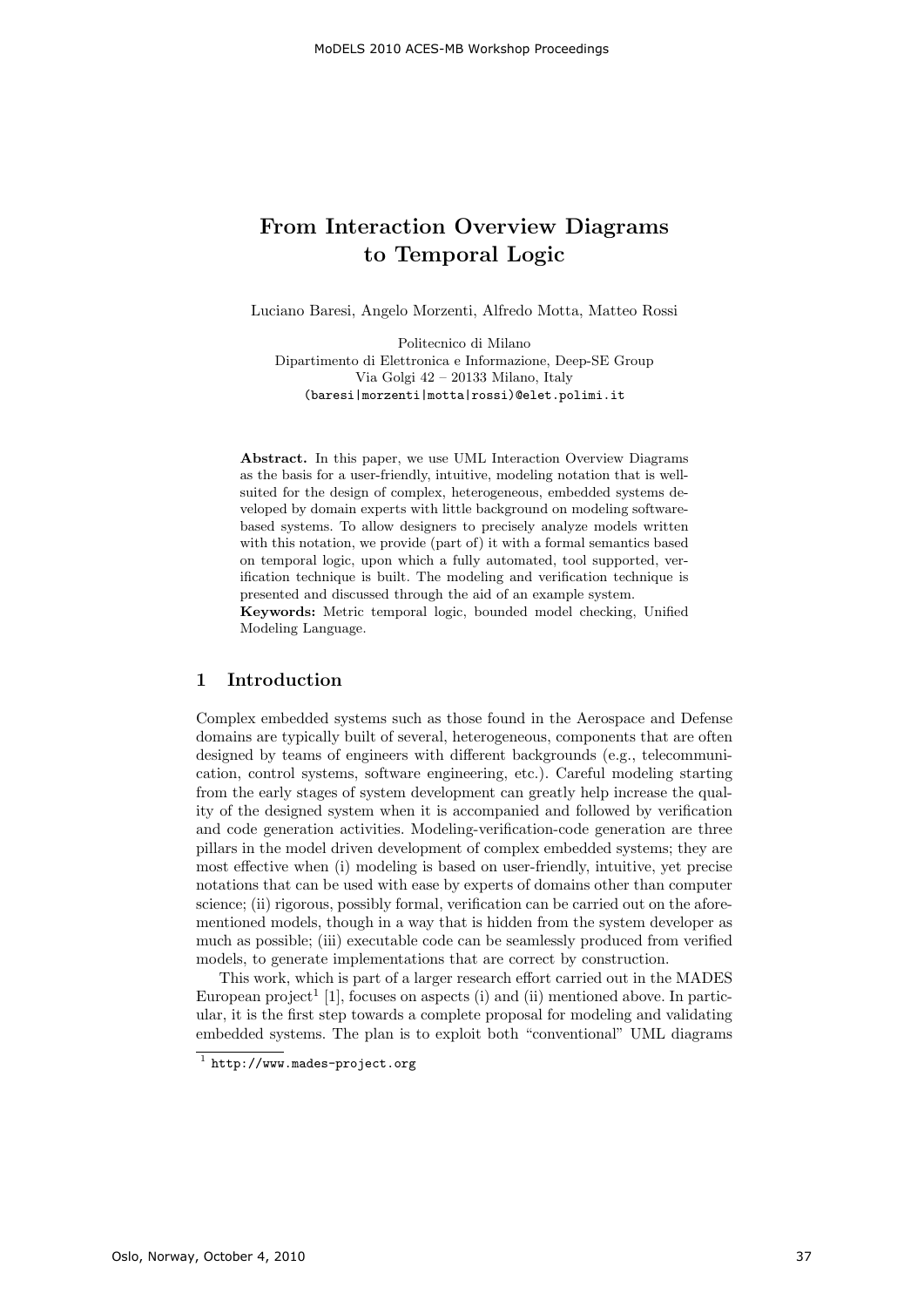[15] and a subset of the MARTE (Modeling and Analysis of Real-Time and Embedded systems) UML profile [14]. We want to use Class Diagrams to define the key components of the system. State Diagrams to model their internal behaviors, and Sequence and Interaction Overview Diagrams to model the interactions and cooperations among the different elements. These diagrams will be augmented with clocks and resources taken from MARTE. The result is a multi-faceted model of the system, automatically translated into temporal logic to verify it. Temporal Logic helps glue the different views, create a single, consistent representation of the system, discover inconsistencies among the different aspects, and formally verify some global properties.

This paper starts from Interaction Overview Diagrams (IODs) since they are often neglected, but they provide an interesting means to integrate Sequence Diagrams (SDs) and define coherent and complex evolutions of the system of interest. IODs are ascribed a formal semantics, based on temporal logic, upon which a fully automated, tool supported, verification technique is built.

The choice of IODs as the starting point for a modeling notation that is accessible to experts of different domains, especially those other than software engineering, is borne from the observation that, in the industrial practice, SDs are often the preferred notation of system engineers to describe components' behaviors [3]. However, SDs taken in isolation are not enough to provide a complete picture of the interactions among the various components of a complex system; hence, system designers must be given mechanisms to combine different SDs into richer descriptions, which is precisely what IODs offer.

IODs cannot be used to perform the kind of rigorous analysis that is crucial throughout the development of critical systems such as those typical of the Aerospace and Defense domains unless they are given a precise semantics. To this end, in this article we provide a preliminary formal semantics of IODs based on metric temporal logic. While this semantics is not yet complete, as it does not cover all possible mechanisms through which SDs can be combined into IODs, it is nonetheless a significant first step in this direction. The provided semantics has been implemented into the Zot bounded satisfiability/model checker  $[16]^{2}$ , and has been used to prove some properties of an example system.

This paper is structured as follows. Section 2 briefly presents IODs; Section 3 gives an overview of the metric temporal logic used to define the formal semantics of IODs, and of the Zot tool supporting it; Section 4 introduces the formal semantics of IODs through an example system, and discusses how it has been used to prove properties of the latter; Section 5 discusses some relevant related works; finally, Section 6 draws some conclusions and outlines future works.

## **2 Interaction Overview Diagrams**

Most UML behavioral diagrams have undergone a significant revision from version 1.x to version 2.x To model interactions, UML2 offers four kinds of diagrams:

 $\sqrt{\frac{2}{\pi}}$  Zot is available at http://home.dei.polimi.it/pradella.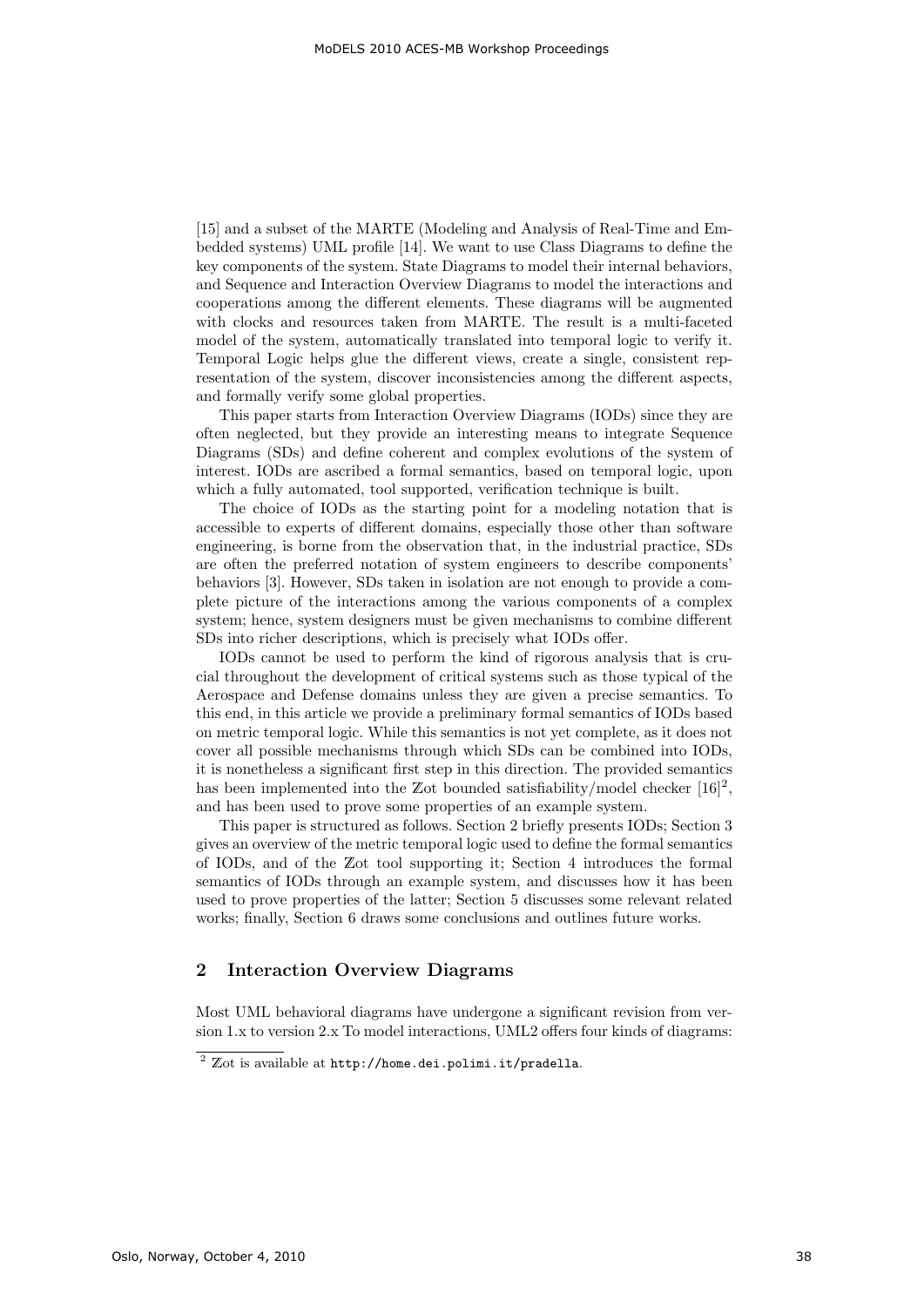communication diagrams, sequence diagrams, timing diagrams and interaction overview diagrams. In this work we focus on Sequence Diagrams (SDs) and Interaction Overview Diagrams (IODs).

SDs have been considerably revised and extended in UML2 to improve their expressiveness and their structure. IODs are new in UML2. They allow a designer to provide a high-level view of the possible interactions in a system. IODs constitute a high-level structuring mechanism that is used to compose scenarios through mechanisms such as sequence, iteration, concurrency or choice. IODs are a special and restricted kind of UML Activity Diagrams (ADs) where nodes are interactions or interaction uses, and edges indicate the flow or order in which these interactions occur. Semantically, however, IODs are more complex compared to ADs and may have different interpretations. In the following the fundamental operators of IODs are presented. Figure 2 shows an example of IOD for the application analyzed in Section 4, which will be used throughout this Section to provide graphical examples of IOD constructs. IODs include also other operators whose study is left to future works.

#### **2.1 Initial Node/Final Node/Flow Final Node**

In IODs these operators have exactly the same meaning of the corresponding operators found in ADs.

An initial node is a type of control node which initiates flow in a IOD. It has no incoming flows and one or more outgoing flows. The outgoing flows may be guarded with conditions that determine if they will accept tokens. When a IOD starts, tokens are offered to all outgoing flows of the initial node.

A final node is a node that stops a IOD. When a token arrives at a final node all flows in the enclosing activity are stopped and the IOD is terminated. The token arriving at the final node is destroyed.

Finally, a flow final node is a type of final node that consumes the incoming token. When a token arrives at a flow final node the token is consumed and nothing else in the IOD is affected.

The IOD of Figure 2 has an initial node at the top, but no final or flow final nodes.

#### **2.2 Control Flow**

A control flow is a directed connection (flow) between two SDs (e.g., between diagrams delegateSMS and downloadSMS in Figure 2). As soon as the SD at the source of the flow is finished, it presents a token to the SD at the end of the  $f_{\text{OW}}$ 

## **2.3 Fork/Join**

A fork node is a control node that has a single incoming flow and two or more outgoing flows. Incoming tokens are offered to all outgoing flows (edges). The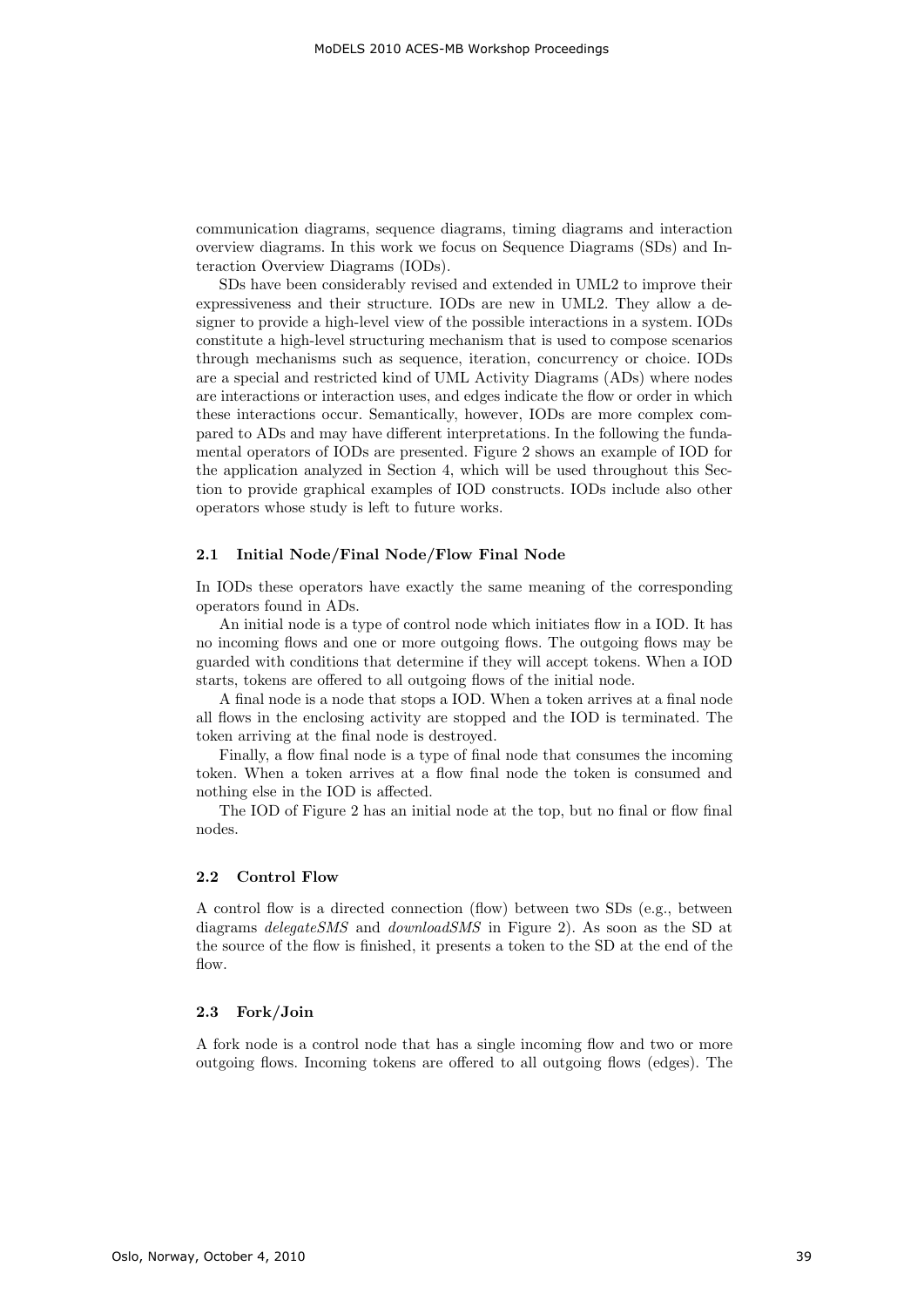outgoing flows can be guarded, which gives them a mechanism to accept or reject a token. If one of the outgoing flows accepts the token, the token is duplicated for that flow. In this work we do not deal with guards, but this is a rather straightforward extension that we will consider in the future. In the IOD of Figure 2, there is one fork node at the top of the diagram (between the initial node and SDs waitingCall and checkingSMS) modeling two concurrent execution of the system.

The dual operator is the join node, which synchronizes a number of incoming flows into a single outgoing flow. Each (and every) incoming control flow must present a control token to the join node before the node can offer a single token to the outgoing flow.

#### **2.4 Decision/Merge**

A decision node is a control node that has one incoming flow and two or more outgoing flows. When a token arrives at a decision node it is offered to all the outgoing flows, one (and only one) of which accepts the token. In the IOD of Figure 2 there are four decision operators (e.g., the one between SDs *waitingCall* and *delegateCall*) with their corresponding boolean conditions.

Conversely, the merge node is a type of control node that has two or more incoming flows and a single outgoing flow. It is used to reunite alternative flows that originate from one or more decision nodes. The merge node accepts a token on any one (and only one) of the incoming flows and passes it to the single outgoing flow.

# **3 TRIO and** Z**ot**

TRIO [7] is a general-purpose formal specification language suitable for describing complex real-time systems, including distributed ones. TRIO is a first-order linear temporal logic that supports a metric on time. TRIO formulae are built out of the usual first-order connectives, operators, and quantifiers, as well as a single basic modal operator, called Dist, that relates the current time, which is left implicit in the formula, to another time instant: given a time-dependent formula  $F$  (i.e., a term representing a mapping from the time domain to truth values) and a (arithmetic) term  $t$  indicating a time distance (either positive or negative), the formula  $Dist(F, t)$  specifies that F holds at a time instant whose distance is exactly t time units from the current instant.  $Dist(F, t)$  is in turn also a time-dependent formula, as its truth value can be evaluated for any current time instant, so that temporal formulae can be nested as usual. While TRIO can exploit both discrete and dense sets as time domains, in this paper we assume the standard model of the nonnegative integers N as discrete time domain. For convenience in the writing of specification formulae, TRIO defines a number of derived temporal operators from the basic Dist, through propositional composition and first-order logic quantification. Table 1 defines some of the most significant ones, including those used in this paper.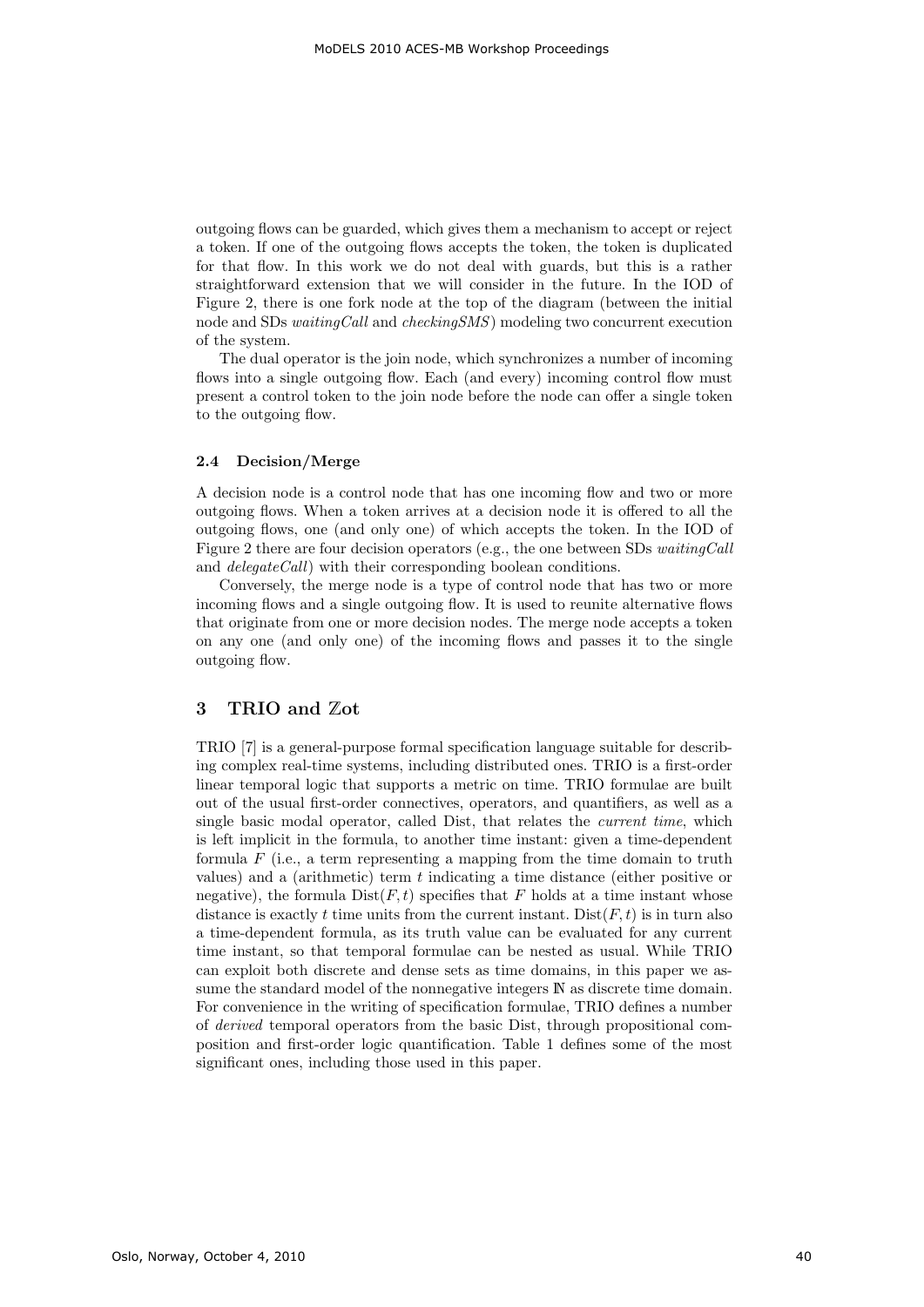| OPERATOR               | DEFINITION                                                     |
|------------------------|----------------------------------------------------------------|
| $\text{Fast}(F, t)$    | $t > 0 \wedge Dist(F, -t)$                                     |
| $\text{Futr}(F, t)$    | $t > 0 \wedge \text{Dist}(F, t)$                               |
| $\text{Alw}(F)$        | $\forall d : Dist(F, d)$                                       |
| $\text{AlwP}(F)$       | $\forall d > 0 :$ Past $(F, d)$                                |
| $\text{AlwF}(F)$       | $\forall d > 0 : \text{Futr}(F, d)$                            |
| SomF(F)                | $\exists d > 0 : \text{Futr}(F, d)$                            |
| SomP(F)                | $\exists d > 0 :$ Past $(F, d)$                                |
| Lasted(F, t)           | $\forall d \in (0, t] : \text{Fast}(F, d)$                     |
| $\text{Lasts}(F, t)$   | $\forall d \in (0, t] : \text{Futr}(F, d)$                     |
| Within $P(F,t)$        | $\exists d \in (0, t] : \text{Fast}(F, d)$                     |
| $\text{WithinF}(F, t)$ | $\exists d \in (0, t] : \text{Futr}(F, d)$                     |
| Since (F, G)           | $\exists d > 0 : \text{Lasted}(F, d) \wedge \text{Fast}(G, d)$ |
| Until $(F, G)$         | $\exists d > 0 : \text{Lasts}(F, d) \wedge \text{Futr}(G, d)$  |

**Table 1.** TRIO derived temporal operators

The TRIO specification of a system consists of a set of basic items, which are primitive elements, such as predicates, time-dependent values, and functions, representing the elementary phenomena of the system. The behavior of a system over time is formally described by a set of TRIO formulae, which state how the items are constrained and how they vary, in a purely descriptive (or declarative) fashion.

The goal of the verification phase is to ensure that the system  $S$  satisfies some desired property R, that is, that  $S \models R$ . In the TRIO approach S and R are both expressed as logic formulae  $\Sigma$  and  $\rho$ , respectively; then, showing that  $S \models R$  amounts to proving that  $\Sigma \Rightarrow \rho$  is valid.

TRIO is supported by a variety of verification techniques implemented in prototype tools. In this paper we use Zot [16], a bounded satisfiability checker which supports verification of discrete-time TRIO models. Zot encodes satisfiability (and validity) problems for discrete-time TRIO formulae as propositional satisfiability (SAT) problems, which are then checked with off-the-shelf SAT solvers. More recently, we developed a more efficient encoding that exploits the features of Satisfiability Modulo Theories (SMT) solvers [2]. Through Zot one can verify whether stated properties hold for the system being analyzed (or parts thereof) or not; if a property does not hold, Zot produces a counterexample that violates it.

## **4 Formal Semantics of Interaction Overview Diagrams**

This section introduces the formal semantics of IODs defined in terms of the TRIO temporal logic. The semantics is presented by way of an example system,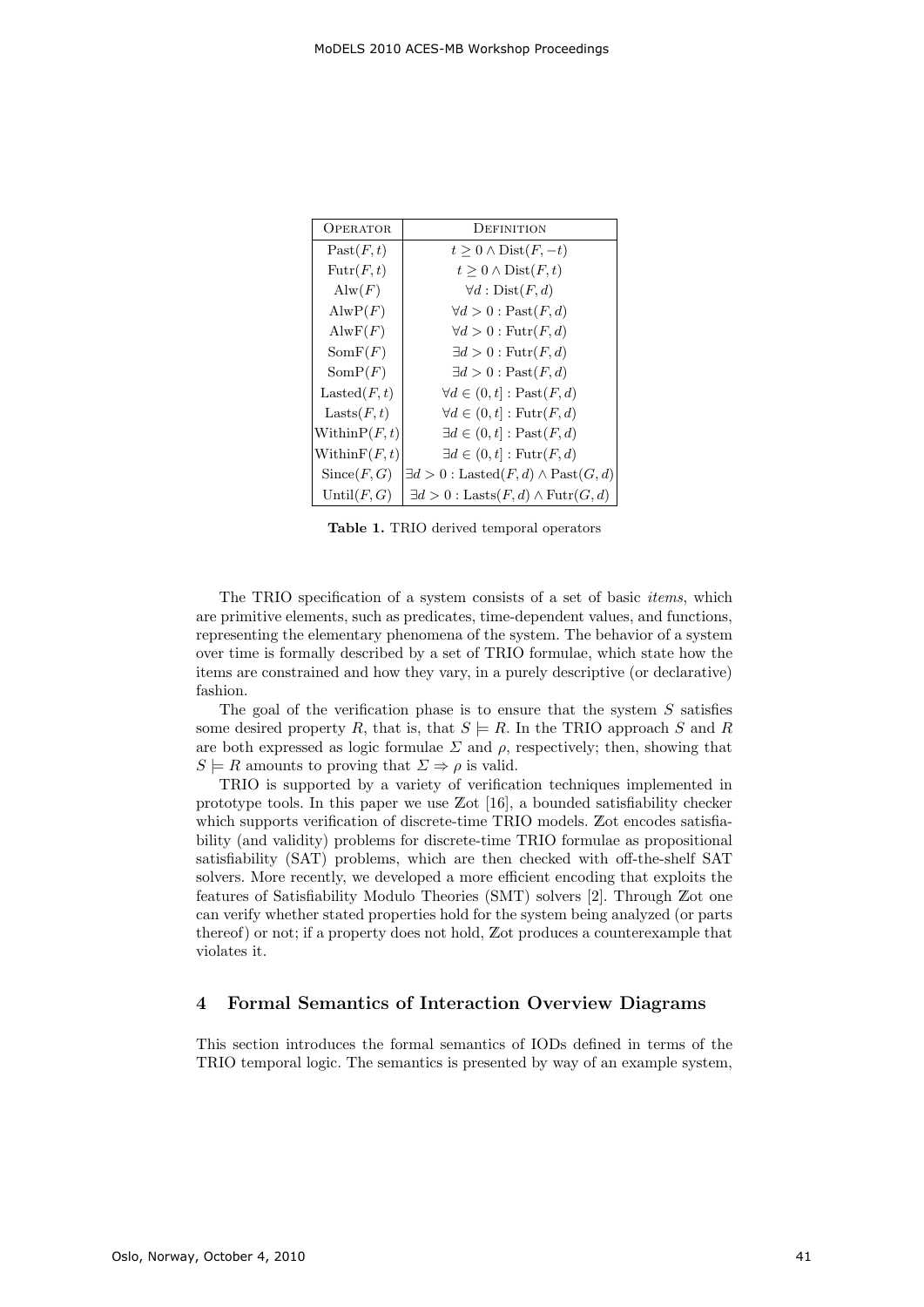whose behavior modeled through a IOD is described in Section 4.1. Then, Section 4.2 discusses the TRIO formalization of different constructs of IODs, and illustrates how this is used to create a formal model for the example system. Finally, Section 4.3 briefly discusses some properties that were checked for the modeled system by feeding its TRIO representation to the Zot verification tool.

#### **4.1 Example telephone system**

The example system used throughout this section is a telephone system composed of three units, a TransmissionUnit, a ConnectionUnit and a Server, depicted in the class diagram of Figure 1. The ConnectionUnit is in charge of



**Fig. 1.** Class diagram for the telephone system.

checking for the arrival of new SMSs on the Server (operation checkSMS of class Server) and to handle new calls coming from the Server (operation IncomingCall of class ConnectionUnit). The TransmissionUnit is used by the ConnectionUnit to download the SMSs (operation downloadSMS) and to handle the call's data (operation  $beginCall$ ). The TransmissionUnit receives the data concerning SMSs and calls from the *Server* (operations *receiveSMSToken* and *receiveCallData*).

The behavior of the telephone system is modeled by the IOD of Figure 2. The fork operator specifies that the two main paths executed by the system are in parallel; for example the checkingSMS and receiveCall sequence diagrams run in parallel. Branch conditions are used in order to distinguish between different possible executions; for example after checking for a new SMS on the Server the system will continue with downloading the SMSs if one is present, otherwise it will loop back to the same diagram. It can be assumed that the *Server* allocates a dedicated thread to each connected telephone, this is why the sequence diagrams of Figure 2 report the interaction between only one ConnectionUnit, one TransmissionUnit and one Server.

#### **4.2 TRIO Formalization**

The formalization presented here was derived from the diagram of Figure 2 by hand. The availability of a tool, which we are building, will allow us to analyze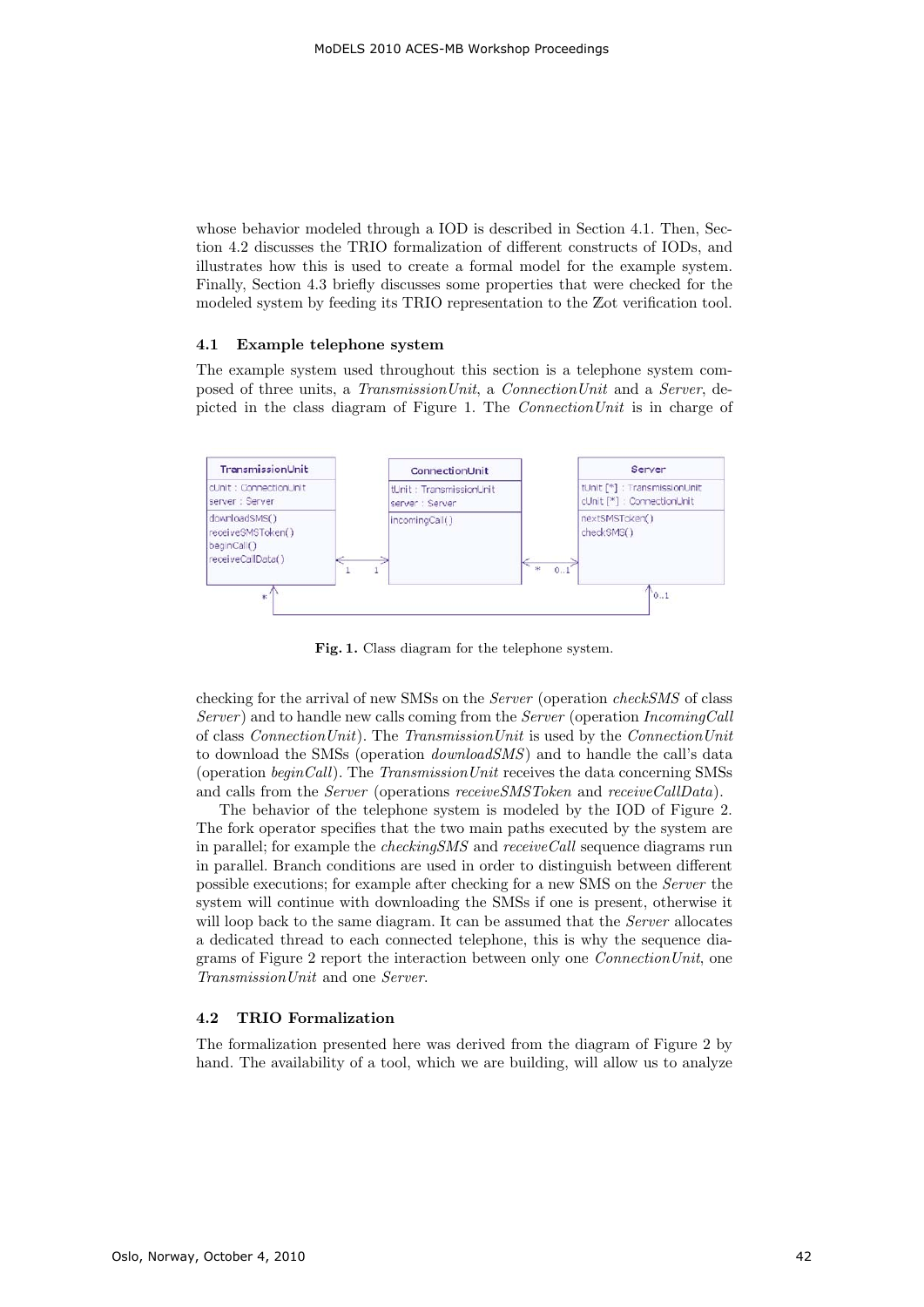

**Fig. 2.** Interaction Overview diagram for the telephone system.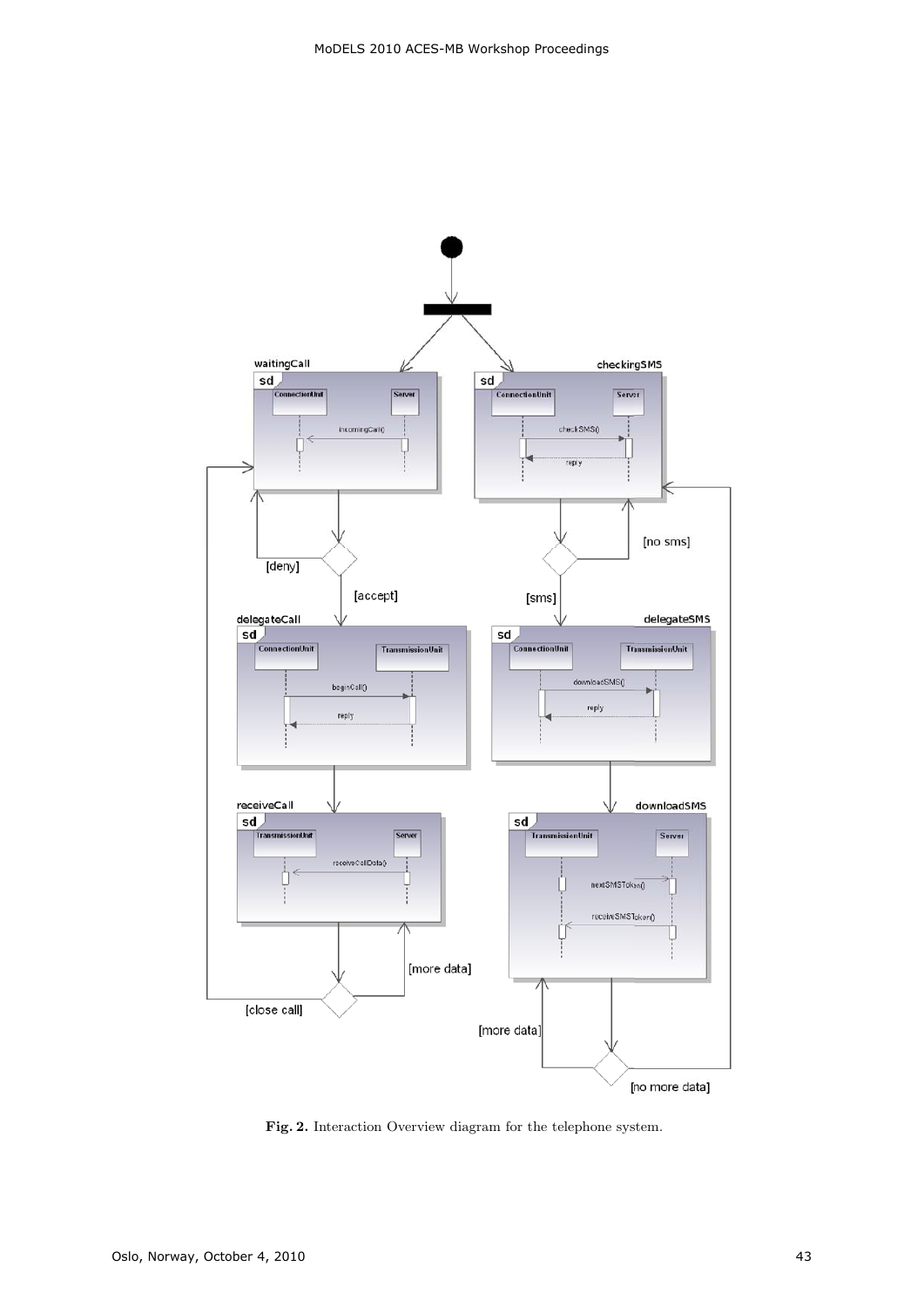more complex models and assess the actual scalability of the proposed technique. The formalization is organized into sets of formulae, each of them corresponding to one of the SDs appearing in the IOD. Every set can be further decomposed into three subsets modeling different aspects of the SDs:

- **diagram-related formulae**, which concern the beginning and the end of the execution of each SD, and the transition between a SD and the next one(s);
- **message-related formulae**, which concern the ordering of the events within a single SD;
- **component-related formulae**, which describe constraints on the execution of operations within single components.

These subsets are presented in the rest of this section.

**Diagram-related Formulae** In this first version of the semantics of IODs we impose that, within each SD of an IOD, messages are totally ordered. This is to clearly identify a begin message and an ending message. This assumption can be removed using the fork/join operators to split diagrams into totally ordered ones. Then, for each SD  $D_x$ , it is possible to identify two messages,  $m_s$  and  $m_e$ , which correspond to the beginning and to the end of the diagram. For each SD  $D_x$  we introduce predicates  $D_xSTART$  and  $D_xEND$  that are true, respectively, at the beginning and the end of the diagram. We also introduce, for each message m appearing in diagram  $D_x$ , a predicate m that holds in all instants in which the message occurs in the system (this entails that components synchronize on messages: send and receive of a message occur at the same time). Then, the correspondence between  $D_xSTART$  (resp.  $D_xEND$ ) and the starting (resp. ending) message  $m_s$  (resp.  $m_e$ ) is formalized by formulae  $(1-2)^3$ . In addition, we introduce a predicate  $D_x$  that holds in all instants in which diagram  $D_x$ is executing; hence, predicate  $D_x$  holds between  $D_xSTART$  and  $D_xEND$ , as stated by formula (3).

$$
D_xSTART \Leftrightarrow m_s \tag{1}
$$

$$
D_xEND \Leftrightarrow m_e \tag{2}
$$

$$
D_x \Leftrightarrow D_x START \vee \text{Since}(\neg D_x END, D_xSTART) \tag{3}
$$

For example, the instances of formulae  $(1-3)$  for diagram *delegateSMS* correspond to formulae (4-6).

| $deleqatesMSSTART \Leftrightarrow downloadSMS$ |  |
|------------------------------------------------|--|
| $deleqatesMSEND \Leftrightarrow reply3$        |  |

$$
deleate SMS \Leftrightarrow deleaate SMSSTART \lor \tag{6}
$$

Since(¬delegateSMSEND, delegateSMSST ART)

<sup>&</sup>lt;sup>3</sup> Note that TRIO formulae are implicitly temporally closed with the Alw operator; hence,  $D_xSTART \Leftrightarrow m_s$  is actually an abbreviation for  $\text{Alw}(D_xSTART \Leftrightarrow m_s)$ .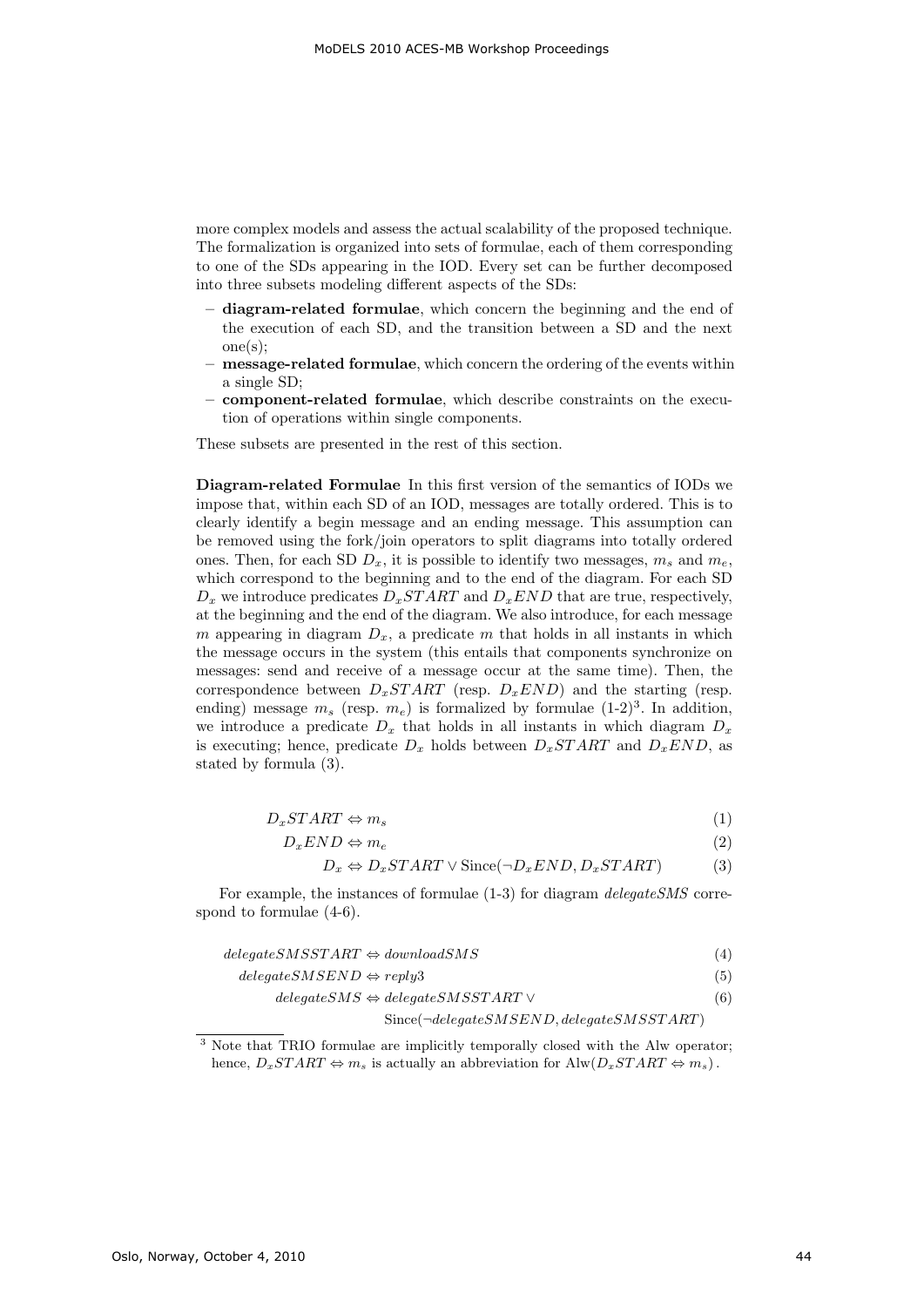Notice that if the IOD contains  $k$  different occurrences of the same message m, k different predicates  $m$ 0...mk are introduced. For this reason in formula (5) reply3 appears instead of reply.

A diagram  $D_x$  is followed by a diagram  $D_y$  for either of two reasons: (1)  $D_x$ is directly connected to  $D_y$ , in this case the end of  $D_x$  is the necessary condition to start  $D_y$ ; (2)  $D_x$  is connected to  $D_y$  through some *decision* operator, in this case the necessary condition to start  $D<sub>y</sub>$  is given by the end of  $D<sub>x</sub>$ , provided the condition on the decision operator is met. If a diagram  $D_x$  is preceded by p sequence diagrams, we introduce p predicates  $D_x ACTC_i$   $(i \in \{1...p\})$ , where  $D_x ACTC_i$  holds if the *i*-th necessary condition to start diagram  $D_x$  holds. We also introduce predicate  $D_x ACT$ , which holds the instant after any of the p necessary conditions holds, as defined by formula (7). This is done to avoid that  $D_xSTART$  and  $D_yEND$  are true at the same time instant, with  $D_y \in \{1...p\}$ . In fact a condition  $D_x ACTC_i$  holds when the ending predicate of the *i*-th diagram that precedes  $D_x$  hold. After the necessary condition to start a diagram is met, the diagram will start at some point in the future (not necessarily immediately), as stated by formula (8). Finally, after a diagram starts, it cannot start again until the necessary condition to start it is met anew, as defined by formula (9).

$$
D_x ACT \Leftrightarrow \text{Fast}(D_x ACTC_0 \vee \dots \vee D_x ACTC_m, 1) \tag{7}
$$

$$
D_x ACT \Rightarrow \text{SomF}(D_x START) \lor D_x START \tag{8}
$$

$$
D_x START \Rightarrow \neg \text{SomF}(D_x START) \lor \text{Until}(\neg D_x START, D_x ACT) \tag{9}
$$

In the case of SD downloadSMS of Figure 2, the instances of formulae (7-9) are given by (12-14). In addition, formulae (10-11) define the necessary conditions to start diagram downloadSMS: either diagram delegateSMS ends, or diagram downloadSMS ends and condition moredata holds. Currently, we can only deal with atomic boolean conditions. The representation of more complex data, and conditions upon them, is already in our research agenda.

$$
downloadSMSACTC1 \Leftrightarrow delegateSMSEND \tag{10}
$$

 $downloadSMSACT C_2 \Leftrightarrow downloadSMSEND \wedge more data$  (11)

$$
downloadSMSACT \Leftrightarrow \text{Fast}\left(\frac{downloadSMSACTC_1}{\lor downloadSMSACTC_2}\right) \tag{12}
$$

 $downloadSMSACT \Rightarrow$ 

 $SomF_e(downloadSMSSTART)$  ∨ downloadSMSST ART (13)  $downloadSMSSTART \Rightarrow$  $\neg$ SomF<sub>e</sub>(downloadSMSSTART) ∨

Until $(\neg downloadSMSSTART, downloadSMSACT)$  (14)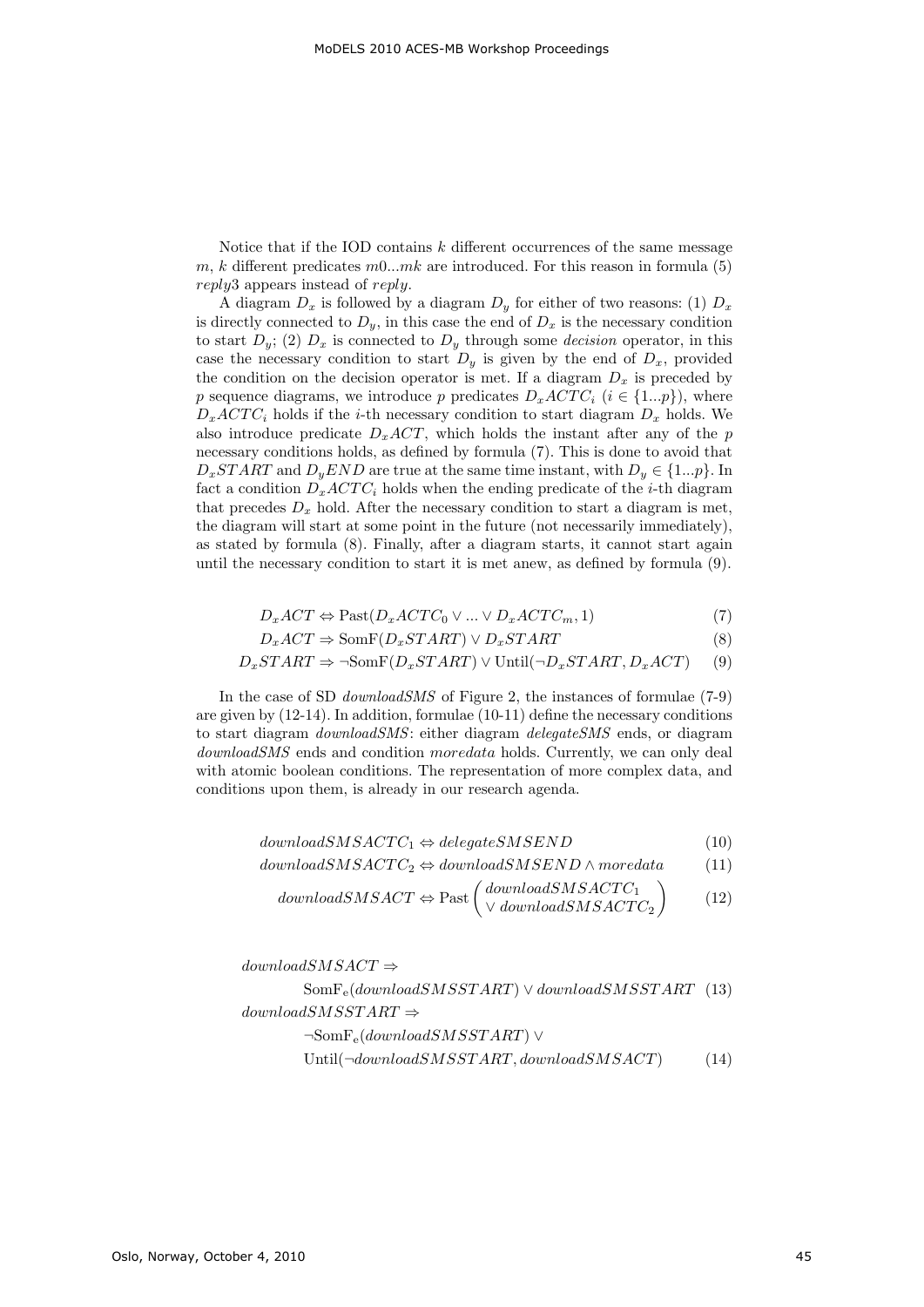**Message-related Formulae** Suppose that, in a SD, a message  $m_i$  is followed by another message  $m_i$ . Then the occurrence of  $m_i$  entails that  $m_i$  will also occur in the future; conversely, the occurrence of  $m_i$  entails that  $m_i$  must have occurred in the past. This is formally defined by formulae (15-16). In addition, after an instance of  $m_i$ , there can be a new instance of the same message only after a new occurrence of  $m_i$ ; this is stated by formula (17), which defines that, after  $m_i$ , there will not be a new occurrence of  $m_i$  until there is an occurrence of  $m_i$ .

$$
m_i \Rightarrow \text{SomF}(m_j) \land \neg m_j \tag{15}
$$

$$
m_j \Rightarrow \text{SomP}(m_i) \land \neg m_i \tag{16}
$$

$$
m_j \Rightarrow \neg \text{SomF}(m_j) \lor \text{Until}(\neg m_j, m_i)
$$
\n
$$
(17)
$$

If, for example, formulae (15-17) are instantiated for SD checkingSMS of Figure 2, one obtains formulae (18-20).

$$
check SMS \Rightarrow \text{SomF}(reply1) \land \neg reply1
$$
\n
$$
(18)
$$

$$
reply1 \Rightarrow \text{SomP}(checkSMS) \land \neg checkSMS \tag{19}
$$

$$
check SMS \Rightarrow \neg Some(check SMS) \lor Until(\neg check SMS, reply1) \qquad (20)
$$

**Component-related Formulae** This set of formulae describes the conditions under which the entities of the system are busy, hence cannot perform further operations until they become free again. For example, in the telephone system of Figure 2, when the execution is inside the checkingSMS diagram, the ConnectionUnit cannot perform any other operations during the time interval between the invocation of operation *ckechSMS* and its corresponding *reply* message, since the invocation is synchronous (as highlighted by the full arrow).

In general, a synchronous invocation between objects  $A$  and  $B$  that starts with message  $m_i$  and ends with message  $m_j$  blocks both components from the moment of the invocation until its end; this is formalized by formulae  $(21-22)$ , in which  $h$  and  $k$  are indexes identifying the occurrences of objects  $A$  and  $B$  in the IOD. In case of an asynchronous message  $m$  between  $A$  and  $B$  (such as, for example, incomingCall in SD waitingCall, as denoted by the wire-like arrow), the semantics is the one defined by formulae (23-24), which state that the objects are blocked only in the instant in which the message occurs.

$$
m_i \vee \text{Since}(\neg m_j, m_i) \Leftrightarrow ABLOCKED_h \tag{21}
$$

$$
m_i \vee \text{Since}(\neg m_j, m_i) \Leftrightarrow BBIOCKED_k \tag{22}
$$

$$
m \Leftrightarrow ABLOCKED_h \tag{23}
$$

$$
m \Leftrightarrow BBCOCKED_k \tag{24}
$$

Finally, if  $n$  is the number of occurrences of object  $A$  in the IOD, formula  $(25)$  states that all executions involving A are mutually exclusive.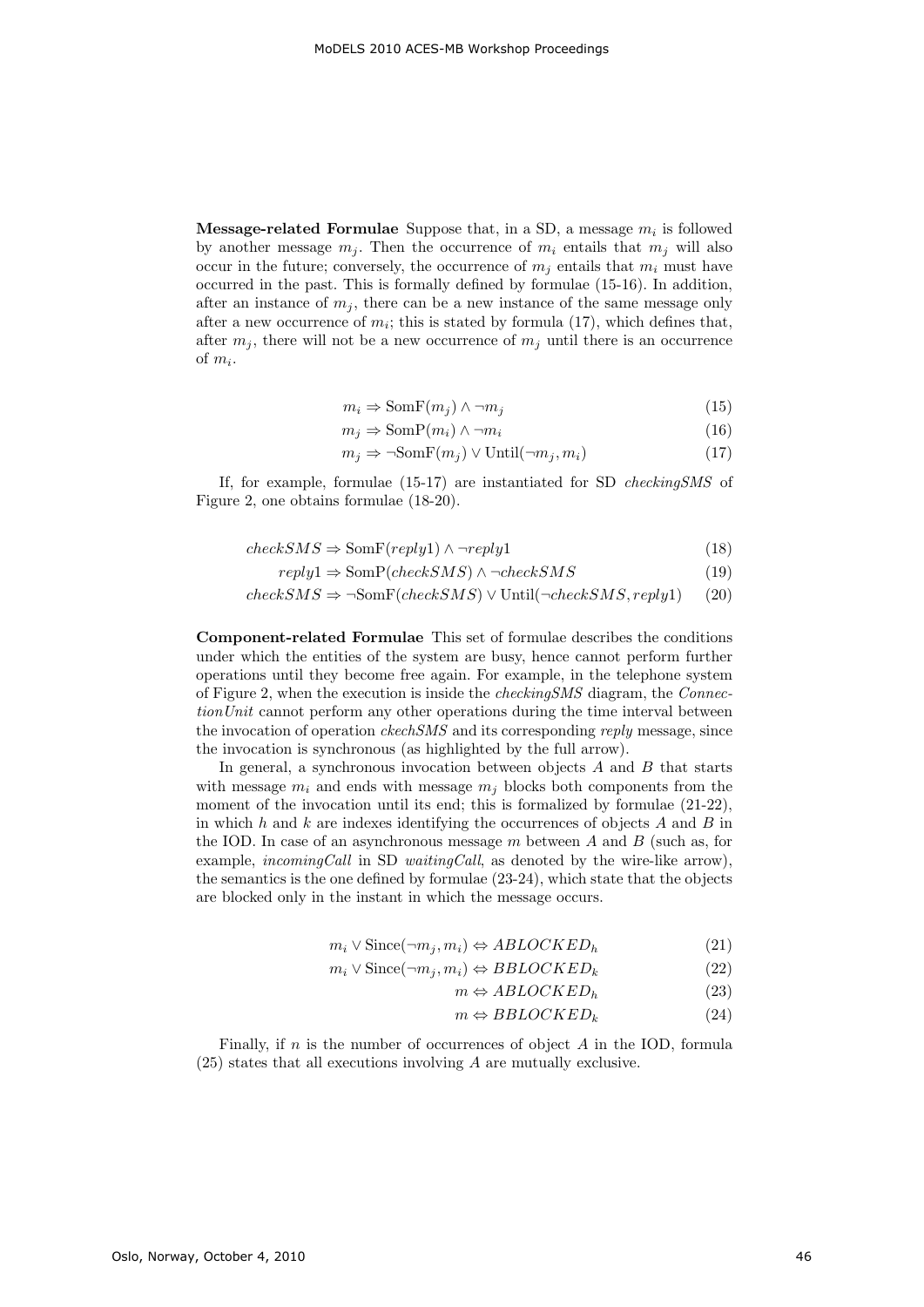$$
\forall 1 \le i, j \le n (i \ne j \land ABLOCKED_i \Rightarrow \neg ABLOCKED_j)
$$
 (25)

The following formulae are instances of  $(21-25)$  for object *ConnectionUnit*, which appears in four separate SDs in the IOD of Figure 2:

 $ConnectionUnitBLOCALED1 \Leftrightarrow checkSMS \vee$  $Since(\neg reply1, checkSMS)$  $ConnectionUnitBLOCALED2 \Leftrightarrow incomingCall$ ConnectionUnitBLOCKED3 ⇔ downloadSMS∨  $Since(\neg reply2, donwloadSMS)$ ConnectionUnitBLOCKED4 ⇔ beginCall∨  $Since(\neg reply3, beginCall)$  $\forall 1 \leq i, j \leq 4 (i \neq j \wedge ConnectionUnitBLOCALED_i \Rightarrow$  $\neg ConnectionUnitBLOCALED_i$ 

#### **4.3 Properties**

Using the formalization presented above, we can check whether the modeled system satisfies some user-defined properties or not, by feeding it as input to the Zot verification tool.<sup>4</sup>

We start by asking whether it is true that, if no SMS is received in the future, then nothing will ever be downloaded. This property is formalized by the following formula:

$$
\neg \text{SomF}(SMS) \Rightarrow \neg \text{SomF}(download SMS) \tag{26}
$$

After feeding it the system and the property to be verified, the Zot tool determines that the latter *does not* hold for the telephone system of Figure 2. In fact, between the check for a new SMS and its download there can be an arbitrary delay; hence, the situation in which the last SMS has been received, but it has not yet been downloaded, violates the property. Zot returns this counterexample in around 8.5 seconds.<sup>5</sup>

The following variation of the property above, instead, holds for the system:

$$
\neg(\text{SomP}(SMS) \lor SMS) \Rightarrow \neg \text{WithinF}(download SMS, 3) \tag{27}
$$

<sup>5</sup> All tests have been performed with a time bound of 50 time units (see [16] for the role of time bounds in Bounded Model/Satisfiabliity Checking), using the Common Lisp compiler SBCL 1.0.29.11 on a 2.80GHz Core2 Duo laptop with Linux and 4 GB RAM. The verification engine used was the SMT-based Zot plugin introduced in [2], with Microsoft Z3 2.8 (http://research.microsoft.com/enus/um/redmond/projects/z3/) as the SMT solver.

<sup>&</sup>lt;sup>4</sup> The complete Zot model can be downloaded from http://home.dei.polimi.it/rossi/telephone.lisp.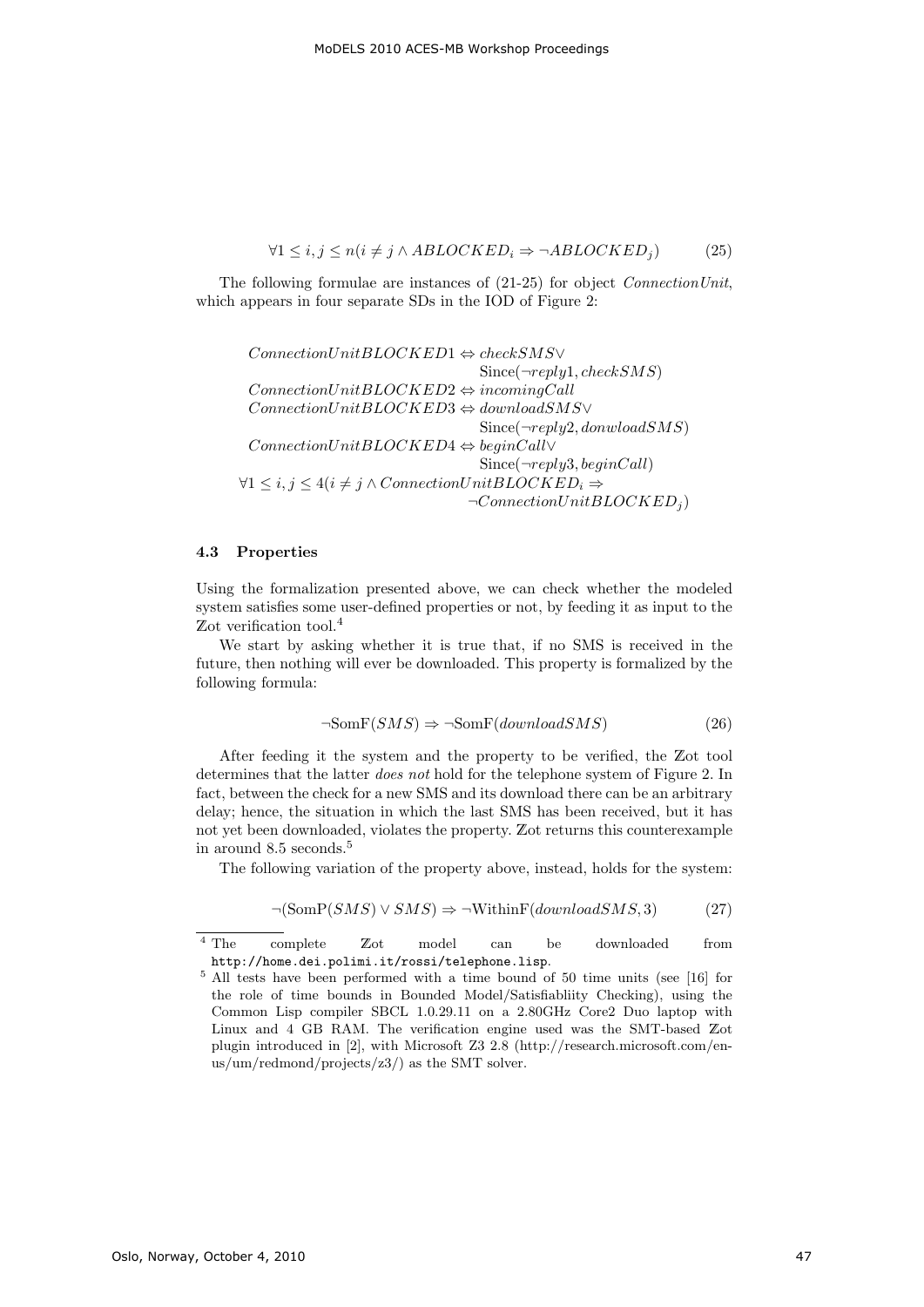Formula (27) states that, if no SMS has yet been received, for the next 3 instants there will not be an SMS download. Zot determines that formula (27) holds in around 7 seconds.

The following formula states that after a nextSMSToken request from TransmissionUnit to Server, no data concerning an incoming call can be received by the *Transmission Unit* until a new SMS is received.

$$
nextSMSToken \Rightarrow Until(\neg receiveCallData, receiveSMSToken) \qquad (28)
$$

Zot verifies that property (28) does not hold in around 8 seconds. As witnessed by the counterexample produced by Zot, the reason why (28) does not hold is that the *downloadSMS* diagram and the *receiveCall* diagram can run in parallel, and after sending a nextSMSToken message the TransmissionUnit and the Server are free to exchange a receiveCallData message.

## **5 Related Work**

Scenario-based specifications such as UML sequence diagrams, UML interaction diagrams, and Message Sequence Charts (MSCs) are classified as semi-formal, meaning that their syntax is formal but not their interpretation. As a consequence, the research community has devoted a significant effort to studying ways to give these diagrams a formal semantics.

Many works focus on the separate formalization of sequence diagrams and activity diagrams. Störrle analyzes the semantics of these diagrams and proposes an approach to their formalization [18]. More recently, Staines formalizes UML2 activity diagrams using Petri nets and proposes a technique to achieve this transformation [17]. Also, Lam formalizes the execution of activity diagrams using the  $\pi - Calculus$ , thus providing them with a sound theoretical foundation [13]. Finally, Eshuis focuses on activity diagrams, and defines a technique to translate them into finite state machines that can be automatically verified [9][8].

Other works investigate UML2 interaction diagrams. Cengarle and Knapp in [6] provide an operational semantics to UML 2 interactions, and in [5] they address the lack of UML interactions to explicitly describe variability and propose extensions equipped with a denotational semantics. Knapp and Wuttke translate UML2 interactions into automata and then verify that the proposed design meets the requirements stated in the scenarios by using model checking [12].

When multiple scenarios come into play, like in IODs, there is the problem of finding a common semantics. Uchitel and Kramer in [19] propose an MSCbased language with a semantics defined in terms of labeled transition systems and parallel composition, which is translated into Finite Sequential Processes that can be model-checked and animated. Harel and Kugler in [10] use Live Sequence Charts (LCSs) to model multiple scenarios, and to analyze the problem of knowing if there exists a satisfying object system and, if so, to synthesize one automatically.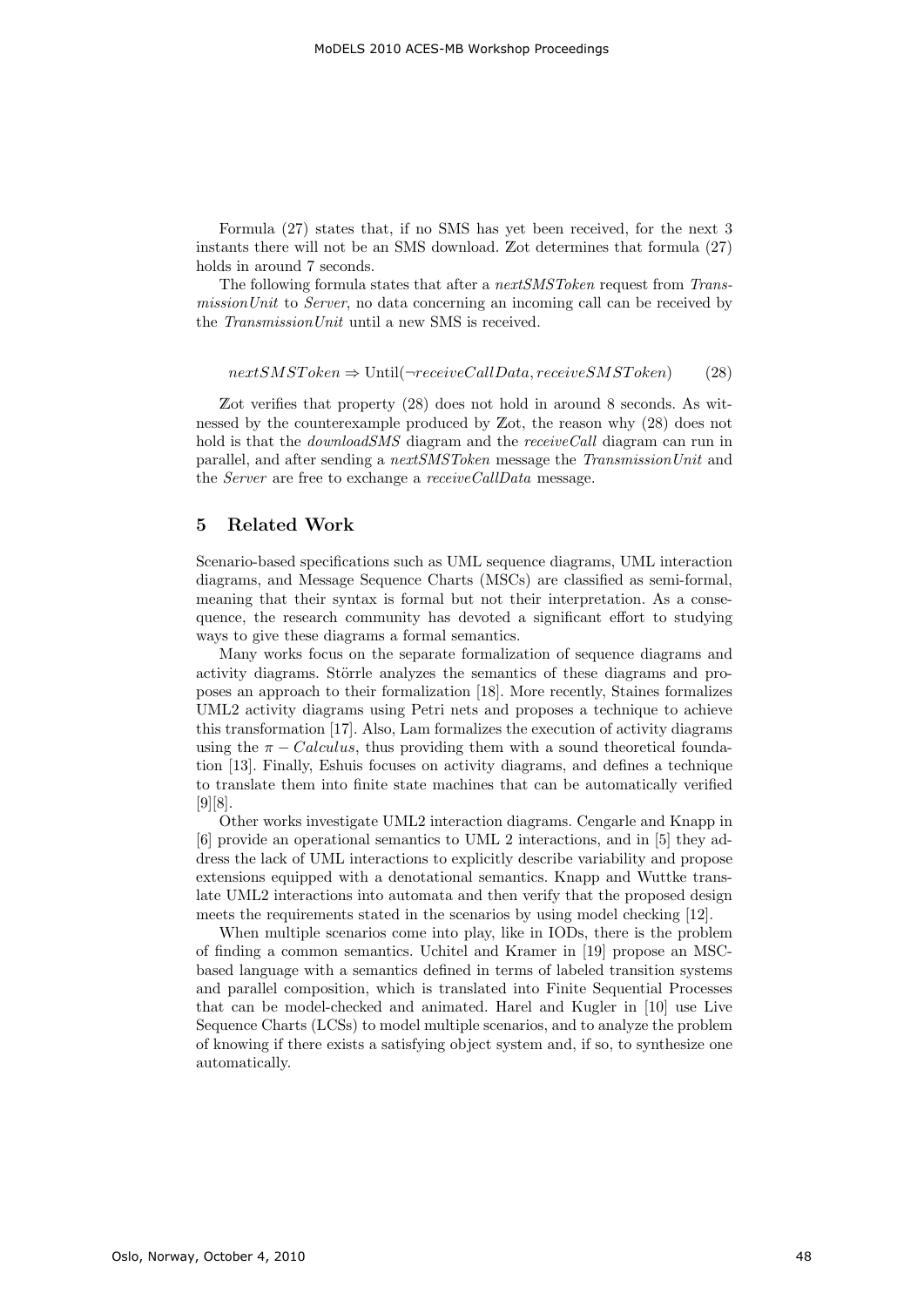In spite of the extensive research on the diagrams mentioned above, to the best of our knowledge very little attention has been paid to IODs. Kloul and Küster-Filipe [11] show how to model mobility using IODs and propose a formal semantics to the latter by translating them into the stochastic process algebra PEPA nets. Tebibel uses hierarchical colored Petri nets to define a formal semantics for IODs [4]. Our work is quite different, because it uses metric temporal logic to define the semantics of IODs; as briefly discussed in Sections 1 and 6, this opens many possibilities as far as the range of properties that can be expressed and analyzed for the system is concerned.

## **6 Conclusions and Future Works**

In this paper we presented the first steps towards a technique to precisely model and analyze complex, heterogeneous, embedded systems using an intuitive UMLbased notation. To this end, we started by focusing our attention on Interaction Overview Diagrams, which allow users to describe rich behaviors by combining together simple Sequence Diagrams. To allow designers to rigorously analyze modeled systems, the basic constructs of IODs have been given a formal semantics based on metric temporal logic. This semantics has been implemented in a fully automated verification tool, which has been used to prove some properties of an example system.

The work presented in this paper is part of a longer term research, and it will be extended in several ways.

As mentioned in Section 3, the TRIO temporal logic on which the semantics of IODs presented here is based has a metric notion of time. As such, it allows users to express real-time properties  $(e.g., 'a$  message will be sent within 3 seconds"). Nonetheless, in the present paper we only formalize qualitative temporal properties, like (partial) ordering among events and eventualities. The metric features of TRIO will be used to extend the formalization of SDs and IODs to real-time features that will be introduced in the modeling language by providing support for the MARTE UML profile.

Furthermore, we will provide semantics to constructs of IODs that are not yet covered. This semantics will be used to create tools to automatically translate IODs into the input language of the Zot tool, and to show designers the feedback from the verification tool (e.g., counterexamples) in a user-friendly way. In particular, we will define mechanisms to show counterexamples provided by Zot as SDs. These tools will allow domain experts who have little or no background in formal verification techniques to take advantage of these techniques in the analysis of complex systems.

A longer term goal of the present research is to include in the formalization not only Sequence Diagrams, but also other, related, notations that are customarily used to specify the behavior of the modeled systems, most typically State Diagrams. TRIO, and its related verification engine Zot, will become the common underlying semantic ground on which to build an integrated, coherent verification environment for real-time critical systems.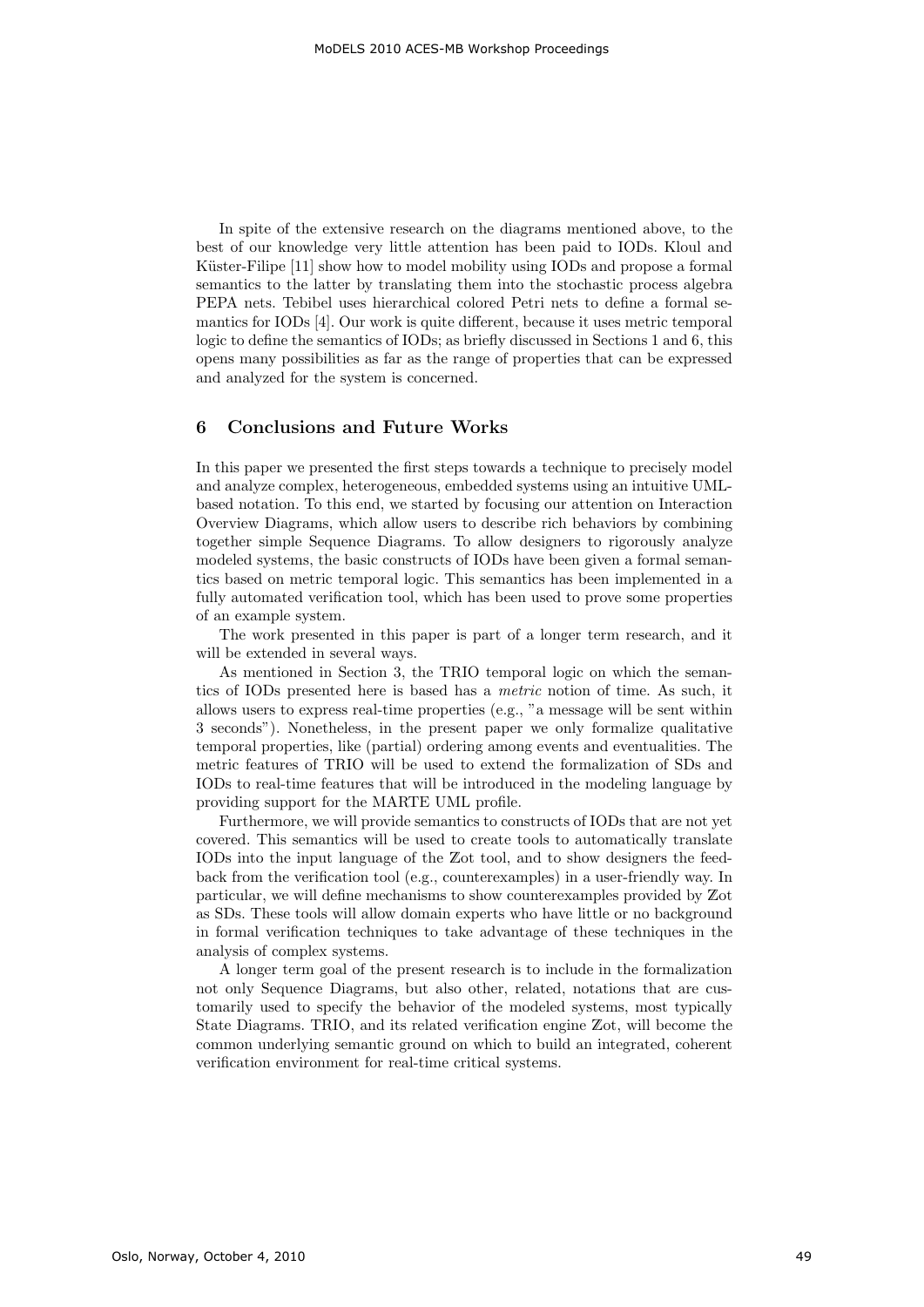# **Acknowledgments**

This research was supported by the European Community's Seventh Framework Program (FP7/2007-2013) under grant agreement n. 248864 (MADES), and by the Programme IDEAS-ERC, Project 227977-SMScom.

## **References**

- 1. A. Bagnato, A. Sadovykh, R. F. Paige, D. S. Kolovos, L. Baresi, A. Morzenti, and M. Rossi. MADES: Embedded systems engineering approach in the avionics domain. In Proccedings of the First Workshop on Hands-on Platforms and tools for model-based engineering of Embedded Systems (HoPES), 2010.
- 2. M. M. Bersani, A. Frigeri, M. Pradella, M. Rossi, A. Morzenti, and P. San Pietro. Bounded reachability for temporal logic over constraint systems. In Proceedings of TIME 2010, 2010.
- 3. G. Blohm and A. Bagnato. D1.1 requirements specification. Technical report, MADES Consortium, 2010. Draft.
- 4. T. Bouabana-Tebibel. Semantics of the interaction overview diagram. In Proc. of the IEEE International Conference on Information Reuse Integration (IRI), pages 278–283, 2009.
- 5. M. V. Cengarle, P. Graubmann, and S. Wagner. Semantics of UML 2.0 interactions with variabilities. *Electronic Notes in Theoretical Computer Science*, 160:141-155, 2006.
- 6. M. V. Cengarle and A. Knapp. Operational semantics of UML 2.0 interactions. Technical Report TUM-I0505, Technische Universität Mnchen, 2005.
- 7. E. Ciapessoni, A. Coen-Porisini, E. Crivelli, D. Mandrioli, P. Mirandola, and A. Morzenti. From formal models to formally-based methods: an industrial experience. ACM TOSEM, 8(1):79–113, 1999.
- 8. R. Eshuis. Symbolic model checking of UML activity diagrams. ACM Trans. Softw. Eng. Methodol., 15(1):1–38, 2006.
- 9. R. Eshuis and R. Wieringa. Tool support for verifying UML activity diagrams. IEEE Trans. Software Eng., 30(7):437–447, 2004.
- 10. D. Harel and H. Kugler. Synthesizing state-based object systems from LSC specifications. In Proceedings of the International Conference on the Implementation and Application of Automata, volume 2088 of Lecture Notes in Computer Science, pages 1–33, 2000.
- 11. L. Kloul and J. Küster-Filipe. From intraction overview diagrams to PEPA nets. In In proc. of the Workshop on Process Algebra and Stochastically Timed Activities, 2005.
- 12. A. Knapp and J. Wuttke. Model checking of UML 2.0 interactions. In Models in Software Engineering, volume 4634 of Lecture Notes in Computer Science, pages 42–51, 2007.
- 13. V. S. W. Lam. On -calculus semantics as a formal basis for uml activity diagrams. International Journal of Software Engineering and Knowledge Engineering, 2008.
- 14. Object Management Group. UML Profile for Modeling and Analysis of Real-Time Embedded Systems. Technical report, OMG, 2009. formal/2009-11-02.
- 15. Object Management Group. OMG Unified Modeling Language (OMG UML), Superstructure. Technical report, OMG, 2010. formal/2010-05-05.